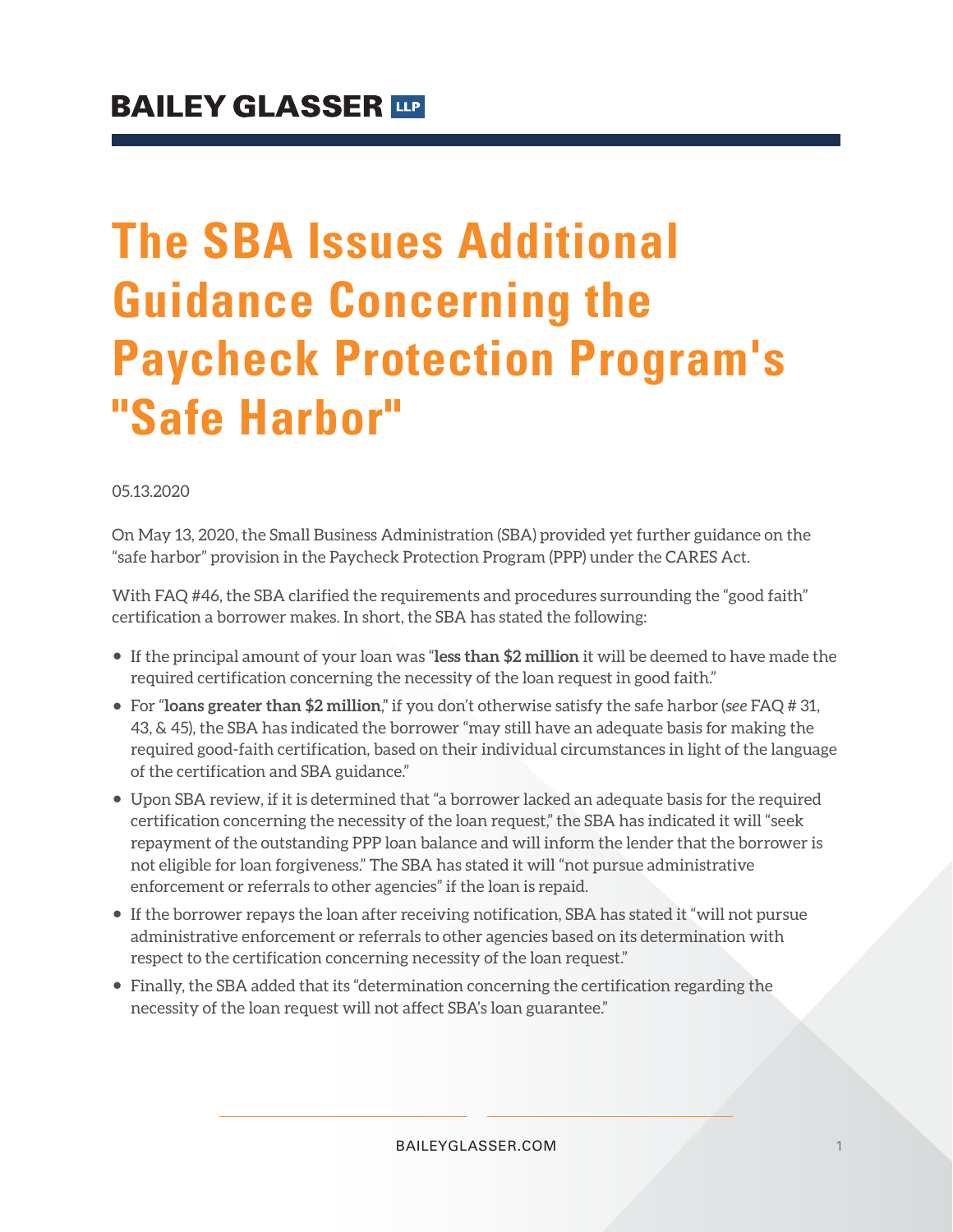## **BAILEY GLASSER TIP**

#### THE SBA ISSUES ADDITIONAL GUIDANCE CONCERNING THE PAYCHECK PROTECTION PROGRAM'S "SAFE HARBOR"

The deadline to return any loan proceeds under the safe harbor is **May 14**. We will continue to monitor the SBA and Treasury Department for additional PPP Guidance. Please contact Bailey Glasser if you need counseling or assistance with your PPP loan application.

The complete text of FAQ #46 is reprinted below:

46. **Question**: How will SBA review borrowers' required good-faith certification concerning the necessity of their loan request?

**Answer**: When submitting a PPP application, all borrowers must certify in good faith that "[c] urrent economic uncertainty makes this loan request necessary to support the ongoing operations of the Applicant." SBA, in consultation with the Department of the Treasury, has determined that the following safe harbor will apply to SBA's review of PPP loans with respect to this issue: Any borrower that, together with its affiliates, $^{20}$  received PPP loans with an original principal amount of less than \$2 million will be deemed to have made the required certification concerning the necessity of the loan request in good faith.

SBA has determined that this safe harbor is appropriate because borrowers with loans below this threshold are generally less likely to have had access to adequate sources of liquidity in the current economic environment than borrowers that obtained larger loans. This safe harbor will also promote economic certainty as PPP borrowers with more limited resources endeavor to retain and rehire employees. In addition, given the large volume of PPP loans, this approach will enable SBA to conserve its finite audit resources and focus its reviews on larger loans, where the compliance effort may yield higher returns.

Importantly, borrowers with loans greater than \$2 million that do not satisfy this safe harbor may still have an adequate basis for making the required good-faith certification, based on their individual circumstances in light of the language of the certification and SBA guidance. SBA has previously stated that all PPP loans in excess of \$2 million, and other PPP loans as appropriate, will be subject to review by SBA for compliance with program requirements set forth in the PPP Interim Final Rules and in the Borrower Application Form. If SBA determines in the course of its review that a borrower lacked an adequate basis for the required certification concerning the necessity of the loan request, SBA will seek repayment of the outstanding PPP loan balance and will inform the lender that the borrower is not eligible for loan forgiveness. If the borrower repays the loan after receiving notification from SBA, SBA will not pursue administrative enforcement or referrals to other agencies based on its determination with respect to the certification concerning necessity of the loan request. SBA's determination concerning the certification regarding the necessity of the loan request will not affect SBA's loan guarantee.<sup>21</sup>